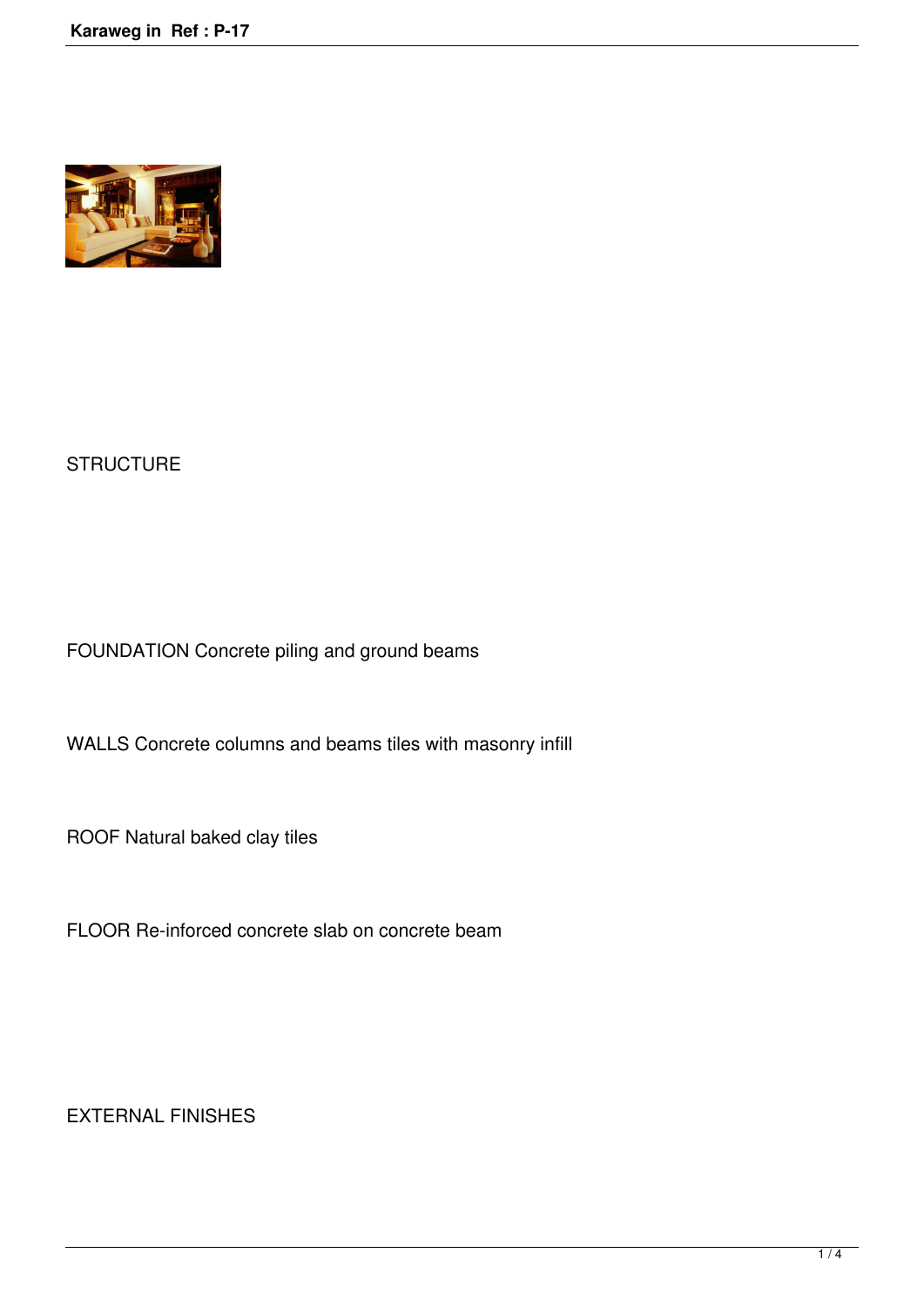WALLS Painted brick-cement rendered with feature sandstone

WINDOWS Natural stained treated frames

DOORS Natural stained treated hardwood

EXTERIOR TERRACES 30cm ceramic tiles with sand wash infill

SWIMMING POOL Glazed clay tiles

POOL DECK Sandstone tiles and sandwash surrounds

INTERIOR FINISHES

WALLS Painted cement rendered

CEILINGS Oak wood inset to gypsum board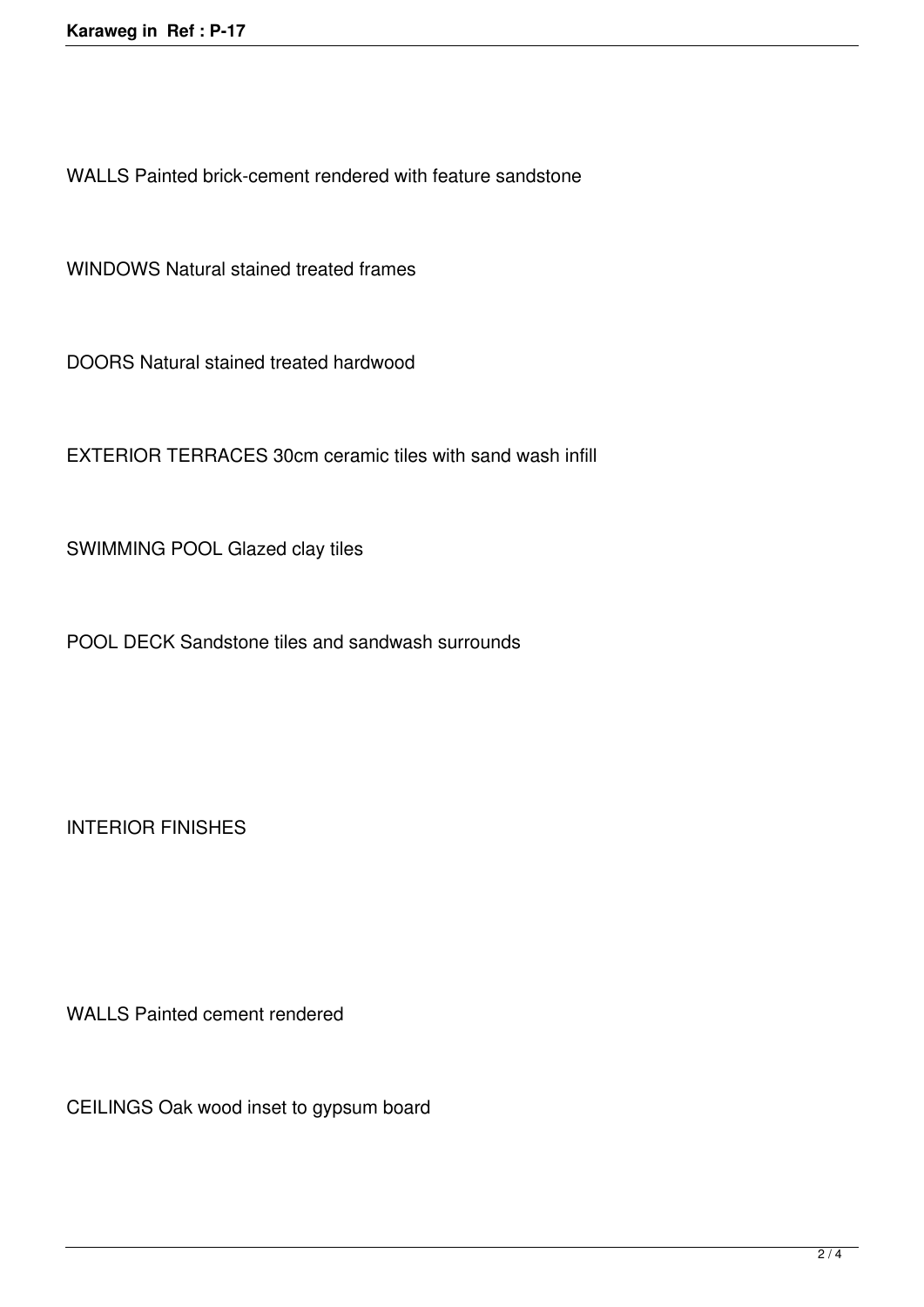FLOORS Polished timber in bedrooms and ceramic tiles in all wet areas

DOORS Hardwood doors in hardwood frames

KITCHEN CABINETS Quality laminated with granite tops

KITCHEN APPLIANCES Teka

BATHROOM Floor tiles, glazed wall tiles, Nahm/American Standard fittings

TELEPHONES Multiple lines available

WATER SYSTEM High pressure

AIR CONDITIONING Individual compressors or optional ducted system

**Selling price : 19,600,000 □** Charges : Consult us Fees : Consult us Condition : New Living space : 373 m² Land space : 705 m<sup>2</sup> Number of rooms : 3 Number of floors : 1 Number of bathrooms : 3 Number of toilets : 4